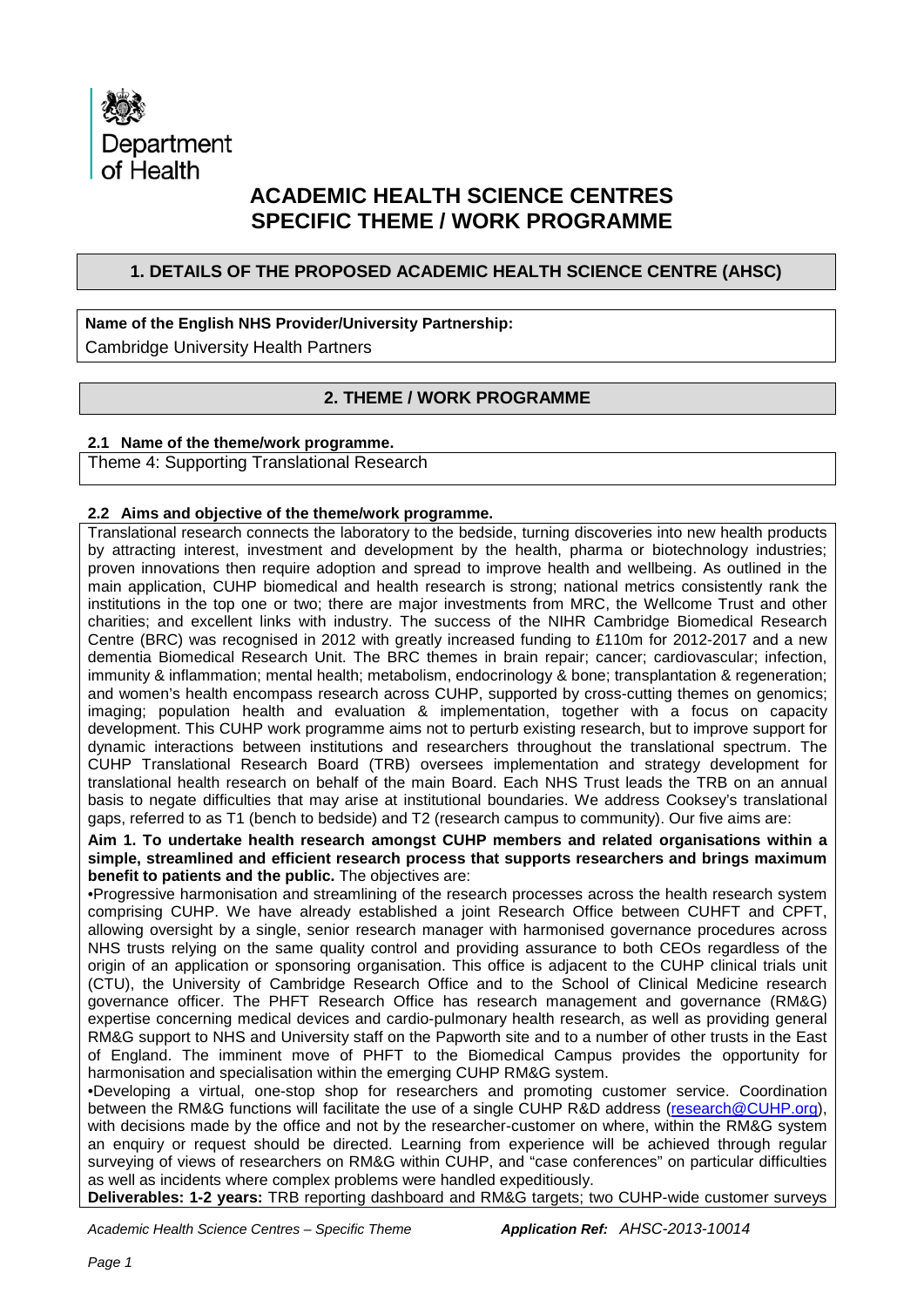(incl. industry); map current RM&G processes and make available throughout CUHP; establish single portal for RM&G & sponsorship. **2-3 years:** Agreed MO for working with new NIHR local clinical network; agreed improvement met in RM&G targets and in survey responses (customers see one-stop-shop); plan for single site RM&G consequent on future PHFT move to CBC; support draft plan for BRC renewal; Translational Research Office established. **4-5 years:** Effective, single process RM&G across CUHP supporting external partners (including industry); BRC renewal.

**Aim 2. To maximise the potential for effective working with industry and other partners, and the exploitation of translational research funding streams.** The objectives are:

•To ensure the continuing development of strong relationships with industry. For instance, the GSK Clinical Unit has been directed (2008-13) by a University professor and CPFT honorary consultant seconded to GSK (Bullmore); the NIHR BRC has established a Steering Committee with GSK to foster interactions in immuno-therapeutics; the Pfizer-Cambridge Centre for Cardiovascular Genomics was established in 2012 with support and leadership from Pfizer, BHF, the MRC and the BRC in order to identify and validate potential therapeutic targets for cardiovascular disease. As described in in the main application, AstraZeneca will establish a new global R&D centre and corporate HQ on the Cambridge Biomedical Campus by 2016, an investment of some £330m. This will require close coordination with AZ and other companies as the impact of the relocation is felt within the CUHP and on campus.

•To increase the number and quality of industrial collaborations, including both large companies and small and medium sized enterprises (SMEs), and collaboration in partnerships for application for translational funding streams from NIHR, MRC and other sources.

•To increase the number of patents, licenses and spin-out companies arising from CUHP research.

•To maximize translation of research over the T1 and T2 boundaries. The NIHR BRC and BRU investments have facilitated a wide-reaching research infrastructure that includes the Core Biomedical Assay Laboratory, Cambridge NIHR Genomics Core Lab, the GMP Resource for Stem Cells and Regenerative Medicine, Haematology Translational Research Laboratory, the Herchel Smith Building for Brain and Mind Sciences, MRI core facilities, PET/CT, the Human Tissue Bank, the Cambridge BioResource and the Addenbrooke's Clinical Research Centre comprising the Wellcome Trust Clinical Research Facility and the Clinical Investigation Ward and providing a 3T MR scanner dedicated to MRS, an appetite laboratory and nutrition resource, a research endoscopy suite and dedicated space for intravenous treatment including cancer chemotherapies. Collaborations include leadership for the NIHR BioResource and, with the Newcastle BRC, the NIHR Translational Research Centre in Rare Diseases; the BRC is a partner in the NIHR Translational Research Partnership in Joint and Inflammatory Disorders and the NIHR Health Technology Collaborative. The NIHR Cambridge Healthcare Technology Co-operative in Brain Injury and the NIHR Cambridge Experimental Cancer Medicine Centre were established in 2013.

•Alignment of our research strategies for T2 translation led to the award of a successful NIHR CLAHRC that has recently been renewed for five years with a remit for the East of England, including NHS, voluntary sector, local authority and industry partners; its strategy includes a comprehensive plan to drive NIHR's Cambridge investments from T1 translation, through T2 and into policy and practice. CUHP led the establishment of the Eastern Academic Health Sciences Network (see main application) that will facilitate adoption, diffusion and spread of innovations in health care and liaison with industry.

**Deliverables: 1-2 years:** Recruitment of three new Translational Research Officers (TROs; currently one in post) to support links between CUHP investigators and industry partners, two at T1, one at T2; TRB agrees TRO success criteria; renewed programme for industry liaison including Academic Business Clinical (ABC) events; survey of industry requirements from CUHP (see above); development of assessment process for T1↔T2 alignment opportunities in BRC & CLAHRC; map likely industry investments on campus post AZ decision; successful CUHP-industry bid to Wellcome Trust re immune-therapeutics. **2-3 years:** measured success of TRO scheme – expand or contract, accordingly; consultation and plans with new campus partners with CUHP Campus Associate status and campus governance established; further CUHPindustry-charity/Research Council partnership bids either new or succession from current activity; effective integration of CUHP, AHSN, Cambridge Enterprise and Small Business Research Initiative regarding campus and links with SMEs; established route for CUHP spinouts regarding incubator/early accommodation and coordinated VC opportunities; industry satisfied with RM&G; new five year plan. **4-5 years:** Trebling CUHP-industry partnerships; doubling renewal of current successful awards; doubling of patents, licenses and spin-out companies; implementation of new five year plan.

**Aim 3. To optimise the use of routinely collected and other patient data for research leading to improved health outcomes.** The objectives that link closely with our Medical Informatics Theme are:

•To support the implementation of e-Hospital programme by CUHFT and PHFT in partnership with EPIC and Hewlett Packard. Continuing participation in the NIHR Health Informatics Collaboration (NHIC) and maximising the potential for using routinely collected clinical data offered by the Clinical Record Interactive Search (CRIS) system developed within the SLAM NIHR BRC and currently being implemented within CPFT amongst other AHSC mental health trusts giving the potential to create a R&D consortium (CUHP, Oxford, KHP & UCLP); creation of a cross-cutting NIHR BRC theme in informatics encompassing clinical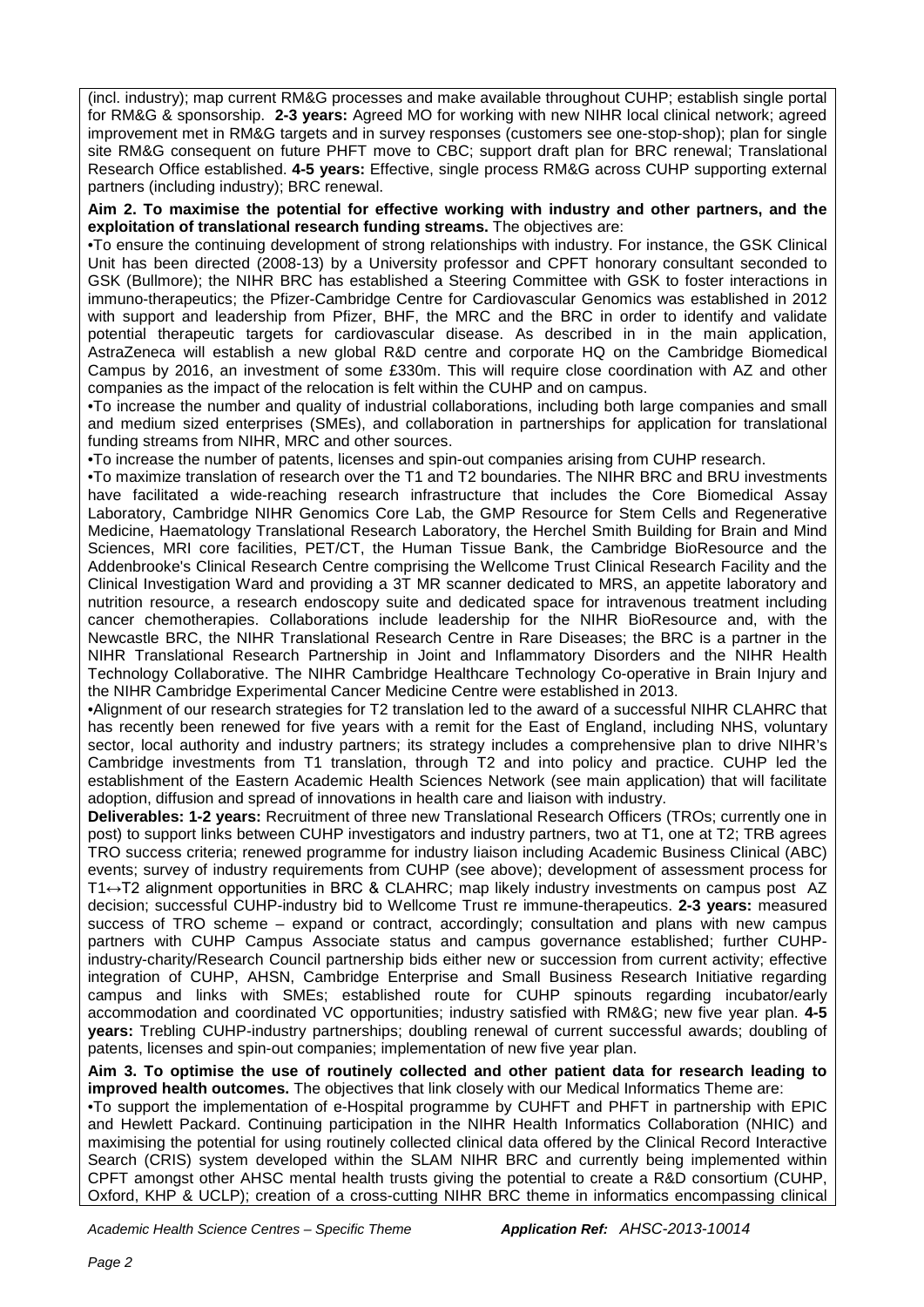informatics, bioinformatics and biostatistics, and involving close working with the University in terms of creation of related academic posts; establishing a culture that maximises exploitation of clinical information systems that rewards those inputting data, those using data on a routine basis for clinical decisions and management and translational health researchers.

•Increasing the coverage of patient advanced consent to be contacted about research opportunities.

**Deliverables: 1-2 years:** e-Hospital implementation as planned; CRIS operational in CPFT; pilot advanced consent completed in memory clinic for dementia BRU. **2-3 years:** e-Hospital operational in 50% clinical areas; CRIS piloted in e-Hospital environment; successful NIHR project exploiting CRIS in multiple AHSC; advanced consent routine in four service settings; academic posts and education programme in clinical and bio-informatics, supporting BRC initiative. **4-5 years:** e-Hospital fully implemented; CRIS operational throughout CUHP; advanced consent routine throughout CUHP (see 5).

#### **Aim 4. Designing clinical pathways and services within, between and involving partner NHS organisations so as to support more effective R&D, and improve patient experience and outcomes.**

•CUHP has many examples where translational research and clinical services exist synergistically so as to improve patient experience and improve patient experience. The impetus for these developments comes from everyday collaboration between clinicians, researchers and educators. Furthermore, we have links through the CLAHRC with the University's Engineering Design Centre for the application of appropriate design principles when planning service developments within CUHP. We shall continue the principle of codesign of new services by clinicians, patients and researchers; for example:

•Services for neurodegenerative disorders are increasingly integrated across CUHFT and CPFT, with shared university accommodation and clinical facilities. Translation between human and animal research has been supported by the local development of identical cognitive tests in mice and human patients. This coordination between laboratory and clinic allows the application of findings from murine genetic knock-outs to clinical risk stratification, and the rapid translation of drugs proven to be disease modifying in animal models. CPFT's specialist early intervention service provides care for young people with psychotic disorders [\(www.cameo.nhs.uk\)](http://www.cameo.nhs.uk/). It combines high quality clinical care, excellent patient experience (Hospital Doctor Psychiatry Team of the Year 2008) and a wide range of embedded clinical research; over 90% of patients take part in research; prediction tools of psychosis incidence to support commissioners, nationally and in Europe [\(www.psymaptic.org\)](http://www.psymaptic.org/). The translational research programme to develop the artificial pancreas has reached the stage of trials of prototype closed-loop (real-time glucometry and insulin delivery) devices in the domestic setting in adults and children. Further work is under way relying on major industrial partners such as Abbot to move this forward into a clinically usable device. Similarly, research on cortical bone density mapping, with the Department of Engineering has moved into imaging trials with industry that could provide a step change in the assessment and management of fracture risk (Poole). There is a strong interface between the BRC research in transplantation and the clinical abdominal organ transplant service at CUHFT, and the PHFT thoracic organ transplant programme, strengthened by the planned relocation.

**Deliverables: 1-2 years:** CUHP service-development protocol to include divisional research lead, consideration of implications for CUHP, acknowledgement of commissioner R&D role, PPI input; decision by CPFT on potential move to Biomedical Campus; identification of CUHP basic biomedical (including animal) and physical sciences (e.g. physics, maths) linking to clinical domains (ie map); metrics on patient participation in R&D by service. **2-3 years:** Integration of new NIHR local clinical research network (LCRN) processes into service design and existing services to maximise income; all local innovations (e.g. artificial pancreas) moving into production integrated into local services; routine quarterly meetings between NHS trusts regarding service developments; annual meeting of researchers, service managers and clinicians with PPI for knowledge exchange; 20% increase in patients participating in research. **4-5 years:** Clinical pathways routinely support effective R&D; PPI central to both guiding strategy and designing process; clear routes of exchange between basic research and clinical application; 50% increase in patient participation in research.

**Aim 5. To build human capacity for translational health research**. Through the NIHR BRC we have a strong programme for building capacity including the development of translational health researchers, supporting women's careers, increasing patient and public involvement (PPI) in health research, and improving access for patients wishing to volunteer for health research. This programme includes approaches to attract non-medical graduates including mathematics, chemistry, engineering and management graduates to address biomedical challenges and provides post-graduate education programmes. The University has established senior academic posts but the intermediate career opportunities are limited, and we are addressing this. The training programmes rely on excellent links across CUHP and the exceptional environment for multi-disciplinary training in experimental and translational medicine through the NIHR BRC and its allied research institutes aligning University and NHS partners. For medical graduates the Clinical Academic Training Office (CATO) provides core administrative support to a number of collaborative programmes including clinicians, being responsible for the day-to-day administration of nine major programmes, over £20M in funding and looking after over 380 trainees/students. CATO has been instrumental in increasing student numbers both within the Clinical